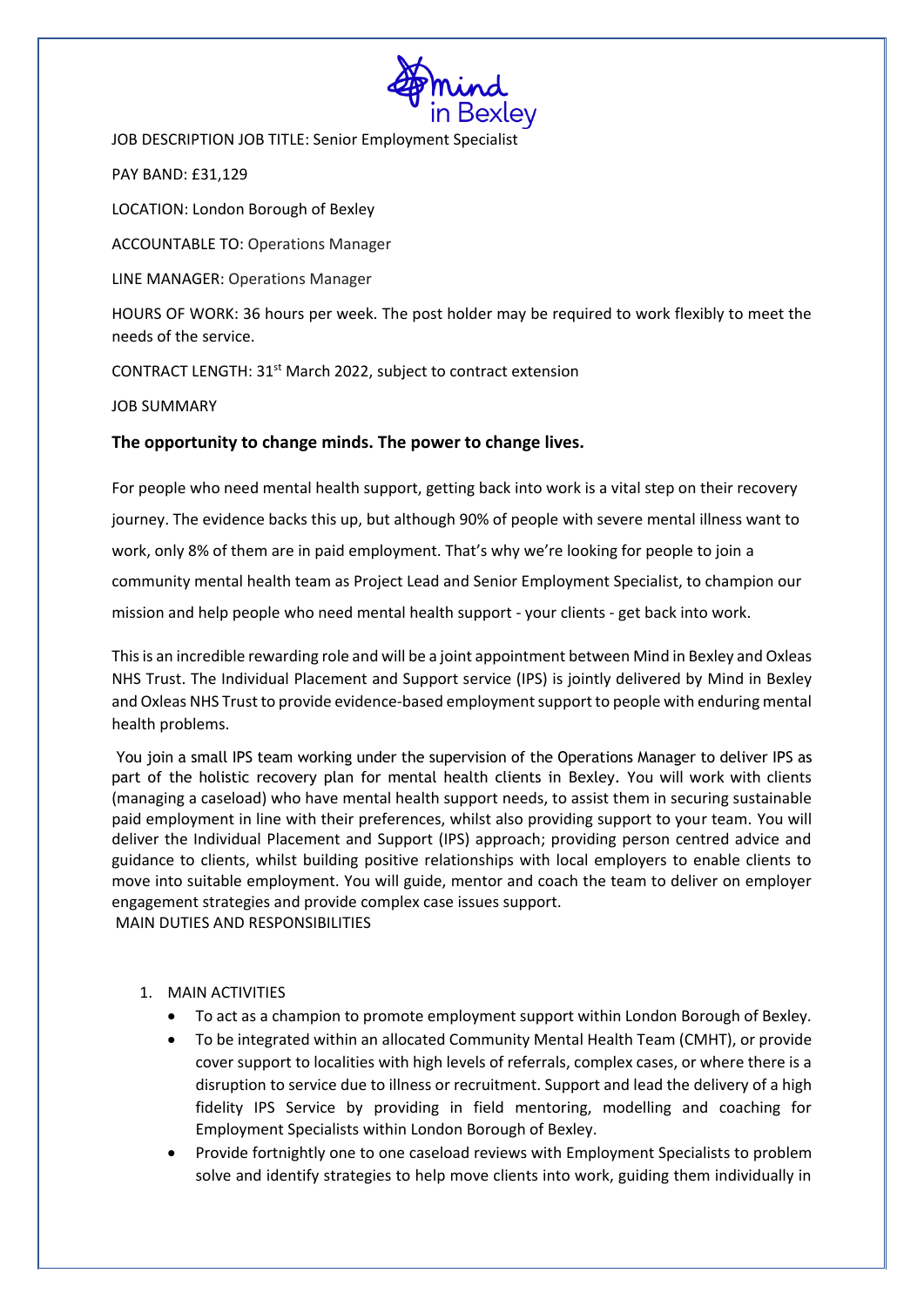

best practice with the aim of achieving or exceeding both the individual and team targets of job outcomes in line with IPS principles.

- To manage a caseload of up to 10 clients at any one time who are currently off work / unemployed / receiving specialist mental health services and who wish to return to work or need support to sustain their job.
- To meet regularly with team colleagues to co-ordinate and integrate employment into mental health treatment.
- Prepare individuals for a return to work by supporting clients to understand their skills, aspirations and goals through employment profiling and action planning to enable individuals to identify their preferred job match based on individual preferences, work history, education, transferrable skills and transferrable needs.
- Source meaningful paid job opportunities for clients through tailored job search and regular contact with employers.
- Support the delivery of effective group reflective practice sessions.
- Support the Employment Specialists to integrate into the local service and develop referral pathways with colleagues including attending multi-disciplinary team meetings.
- Support the Employment Specialists to develop and increase employer engagement skills through in the field modelling, coaching and mentioning.
- Monitor performance of the Employment Specialists and keep the Operations Manager updated on progress and any emerging issues, and work collaboratively with the Senior Management Team and Employment Specialists to develop solutions.
- To implement the 8 key principles of the Individual Placement and Support (IPS) model within all aspects of the service.
- Being responsible for clients wishing to return back to work, who have been referred by CMHT/service colleagues.
- To work with Care Coordinators and other health professionals to identify clients who are motivated to seek paid employment.
- Match job tasks and the individual's ability to do the job and any work solutions that may be required to develop the match.
- Spend time getting to know local employers, in order to negotiate job opportunities in the hidden labour market that meet each individual's strengths, needs, abilities and preferences.
- Effective engagement with clients, building hopeful and empowering relationships, aimed at increasing individual confidence and self-belief. Meet and exceed job outcome targets for clients.
- To assess and assist the individuals work related support needs e.g., travelling to work, purchase of new/appropriate clothing as required. Where appropriate provide help to find the right job and provide advice and support on training and also how to prepare for employer interviews.
- Build referral mechanisms including encouraging self-referrals, promoting the service via team meetings and informal mechanisms.
- Develop effective working relationships with a range of external agencies in the locality that might be better able to help individuals achieve their employment goals, eg. local colleges, training providers and external supported employment services. If appropriate signpost the person to other agencies who will be able to provide advice on other benefits/support the person may be entitled to.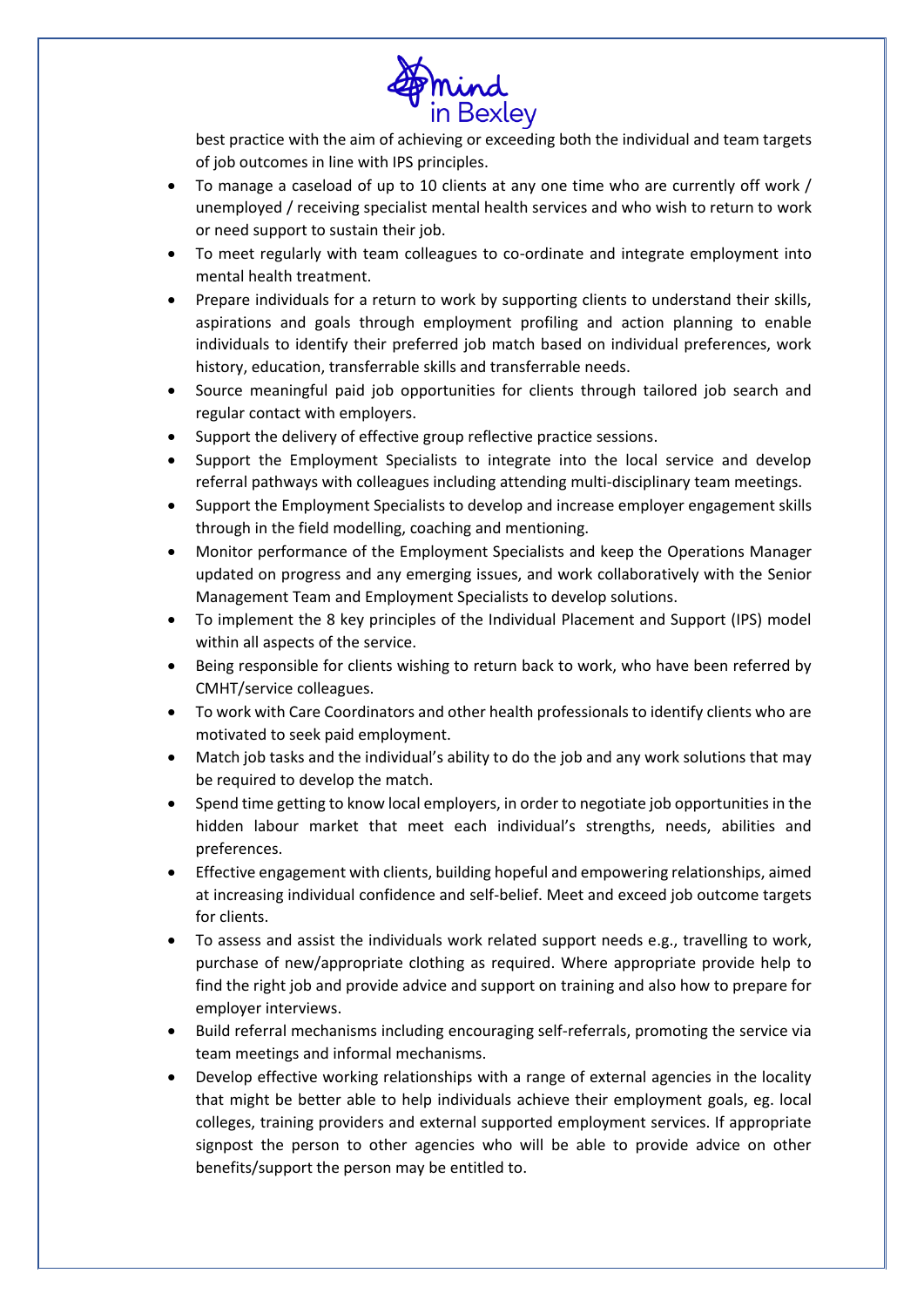

- To provide education and support to employers, as agreed with the individual, which may include negotiating adjustments, return to work strategy and on-going contact with the employer to ensure job retention.
- Work flexibly as required by the employer and individual in supporting them to secure paid employment, this may require some working out of normal office hours.
- To undertake job development activities to support clients to secure employment opportunities.
- To maintain a professional relationship with the clients of the programme and with staff, with particular attention to confidentiality and the maintenance of boundaries.
- To collect, record and report data accurately, including numbers of job outcomes and contacts made with employers.
- To collate appropriate data and case studies to support the on-going development of the work, service performance and evaluation.
- To provide specialist benefits advice and build links with Job Centre Plus.
- To create and maintain links with local employers and employment agencies.
- To achieve an annual target for supporting clients in securing competitive paid job outcomes and support the team to achieve the overall team Key Performance Indicators (KPIs).
- To develop good working relationships with other organisations which provide vocational services and support that can provide specific opportunities to help individuals achieve their employment goals.
- To act as a resource to provide service information for clients, carers and professionals. To maintain accurate multi-disciplinary notes on the Trust's electronic systems in a timely, objective and confidential manner in accordance with Trust standards.
- To report any progress, change or adverse event promptly to an appropriate member of staff.

## 2. GENERAL

- To promote involvement of people who access services.
- To maintain and promote Mind in Bexley values.
- To ensure policies and procedures are adhered to.
- To liaise effectively and work in partnership
- To contribute to effective team working by sharing skills, knowledge and attending relevant meetings.
- To create and maintain effective working relationships with all multi-disciplinary teams and relevant agencies.
- To support team members by covering other work bases as required.
- Participate in regular supervision.
- Attend all mandatory training.
- Participate annually identifying, developing and agreeing your own development plan with your line manager.
- Comply with all policies, procedures and protocols.
- Carry out duties with regards to the Equal Opportunity Policy.
- Seek advice and support from your line manager whenever necessary.
- Support students and other team members in delivery of care.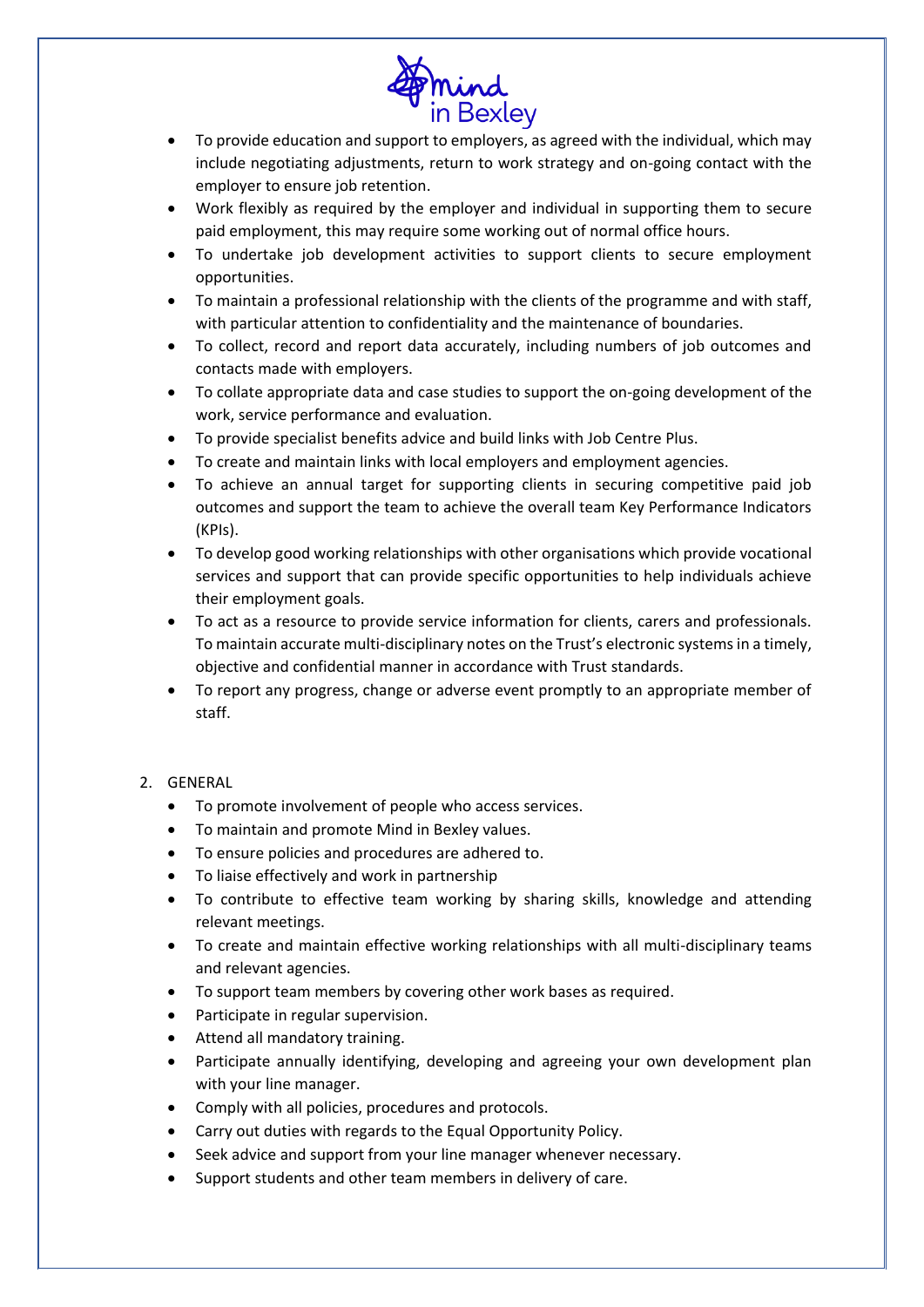

- Take part in the induction of new staff and provide basic support
- All staff members have a duty to report any concerns they have about the safety or wellbeing of adult clients, or members of their families, including children.
- Employees should be aware of their roles and responsibilities to both prevent and respond appropriately to abuse.
- They should undertake the safeguarding training required for their particular role.
- The SES will have a good understanding of return to work planning.
- SES's will be aware of the secondary effects on the individual that could be caused by their mental health experience, including loss of confidence, fear of failure etc.
- The SES will also be aware that many individuals with mental health conditions may also have primary or secondary health conditions and disabilities.
- The SES will have the knowledge to understand the work implications of these conditions and be able to support the understanding of others.
- The SES must be aware of and guided by the Job Centre Plus Employment, Health Condition and Disability guide notes.
- To contribute to the development of best practice within the service.
- The SES is expected to use IT proficiently.

This job description is not exhaustive and can be altered in consultation with the post holder.

## 3. OBJECTIVES

- To keep up to date with accurate information on local resources, facilities, training and employment.
- To keep informed of relevant employment legislation and changes to the benefit system.
- To update existing knowledge by attending all relevant training opportunities.
- Keep up to date with the evidence base of effective interventions to support people with common mental health problems to remain in, return to and gain work.

## 4. LEARNING AND DEVELOPMENT

- Advanced Interviewing Skills and Employment opportunities develop interactions with clients.
- Specialist advisory skills to support people, who are facing complex employment situations related to mental ill health to obtain, return to or retain employment, IPS
- Training, motivational interviewing and employer engagement training
- To undertake mandatory training as required.
- To undertake training in the Individual Placement and Support approach.

## PERSON SPECIFICATION

## Experience Required- Essential

• Experience in managing/ supervising others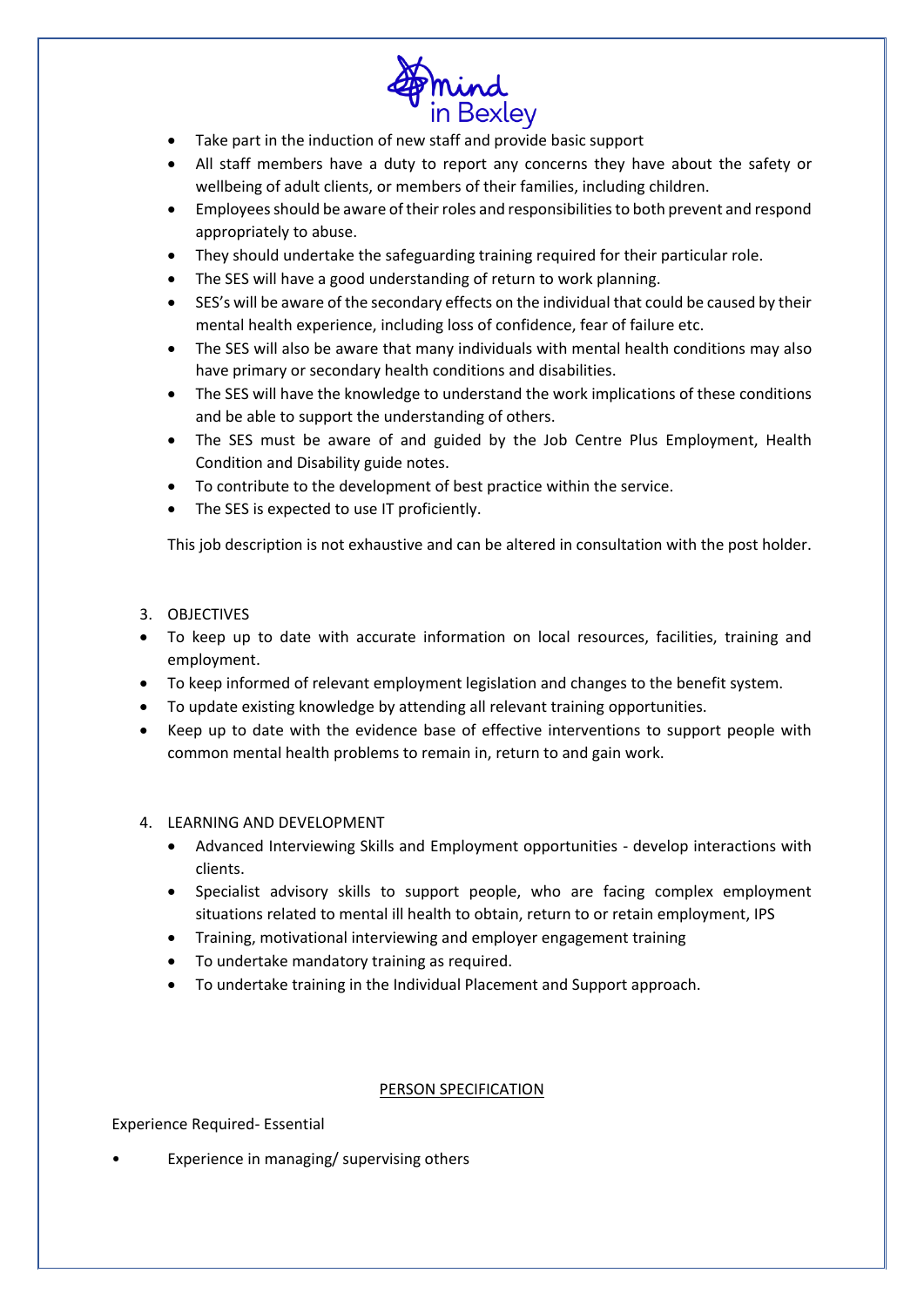

Experience of working with people with mental health support needs, or a similar client group within health, social services or the voluntary sector

- Experience of working in a person-centred way in a health, social or community capacity
- Experience of demonstrating impact and user outcomes

• Ability to work from an asset-based approach, building on existing community and personal assets and experience of partnership/collaborative working

• Understanding of the wider determinants of health, including social, economic and environmental factors and their impact on communities.

A commitment to reducing health inequalities and proactively working to reach people from all communities.

• Experience of working within a framework of confidentiality and with access to sensitive personal data

• Experience of and ability to use IT systems including Microsoft Office and database/CRM/case management systems

• Proven track record of successful networking

## Desirable

- Health and Social Care or Wellbeing related qualification
- Previous experience working within IPS framework

## Essential Skills

• Ability to communicate effectively, both verbally and in writing, with people, their families, carers, employers, partner agencies and stakeholders

• Excellent organisation and time management skills, including ability to plan and prioritise own workload

• Ability to use IT systems, packages and electronic resources for service provision and a keen adopter of digital technology and flexible working methods

• Ability to develop and maintain relationships with professionals and providers throughout the borough

• Ability to understand objective/s, plan effective and deliver outcomes.

• Ability to give and receive feedback objectively and sensitively and a willingness to challenge constructively

• Ability to work on own or as part of a team